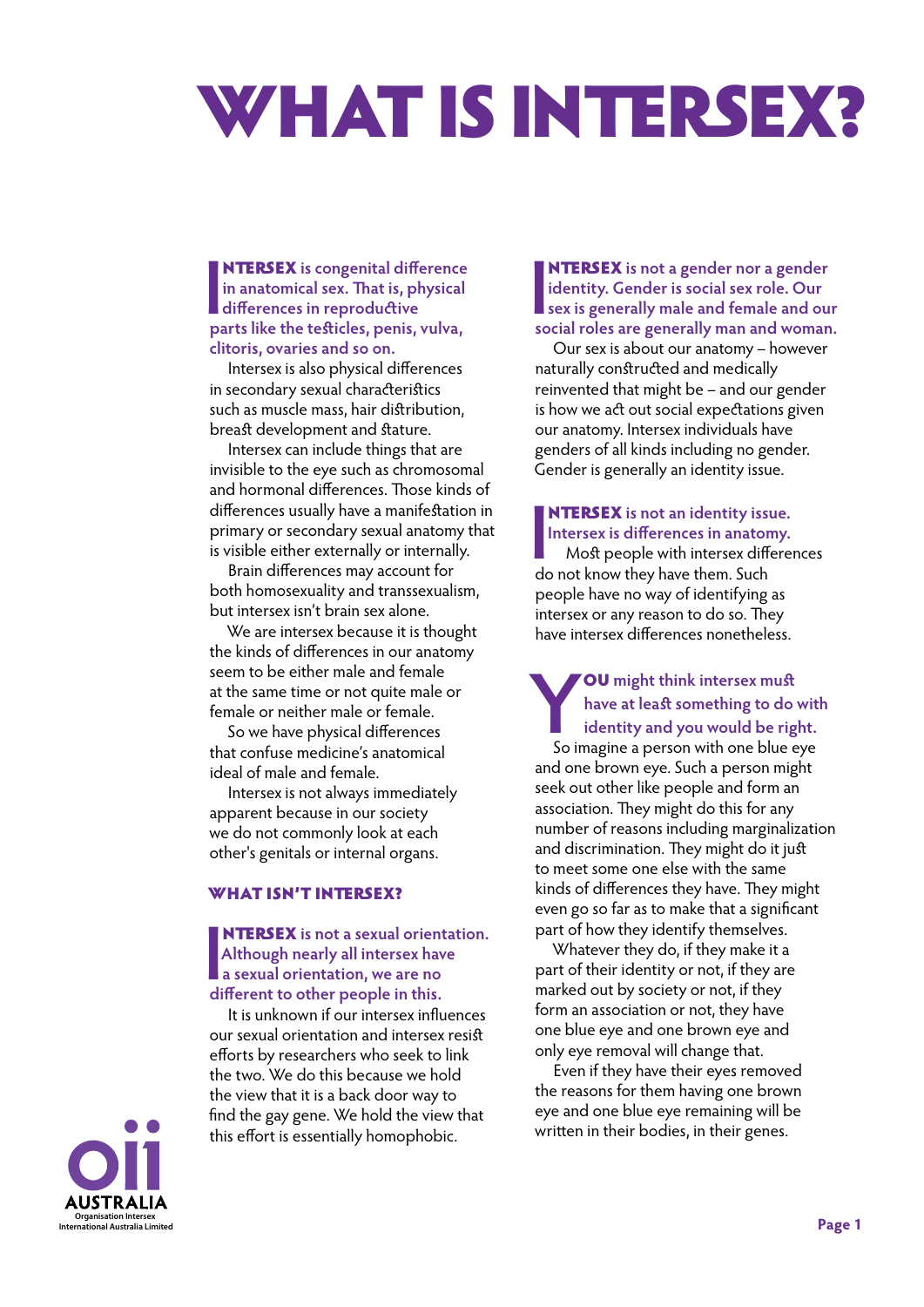**INTERSEX** is not a medical condition<br>a disorder or a disability or a patholo<br>or a condition of any sort. Intersex is<br>differences in the same way height, weil NTERSEX **is not a medical condition or a disorder or a disability or a pathology differences in the same way height, weight, hair colour and so on are differences.**

We know of no XY CAH individuals who are intersex. We know most xx cah individuals are females capable of having a child, and have very few anatomical differences of sex.

Only a very few ways of being intersex have links to differences that might cause illness. cah is the most common. Strangely very few CAH individuals are intersex despite it being classified by medicine as a way of being intersex.

# **THERE** are lots of things<br>
intersex is not.<br>
If you keep it in the forefront<br>
of your mind that intersex is a physical **intersex is not.**

**RECOGNITION** of intersex<br>
differences – that the ideal of the<br>
sex binary is flawed, that male and<br>
formal a are not absolute terms and that **differences – that the ideal of the female are not absolute terms and that insistence on sex binaries stigmatizes and marginalizes those who do not fit.**

**INTERSEX** people want equal rights at<br>law. We want protection in human righ<br>against discrimination and vilification.<br>We want laws to reflect the reality of NTERSEX **people want equal rights at law. We want protection in human rights** 

Some intersex people have very striking differences in anatomical presentation but they are usually very healthy and able people.

We want laws to reflect the reality of our bodies so that an intersex person can have access to marriage, superannuation, insurance and all the things available to males and females. Intersex people want equal rights without having to pretend our bodies are really male or female.

If you keep it in the forefront difference then you can easily dismiss those nonphysical things that some might suppose are a part of intersex.

**INTERSEX** people want an end to<br>
nonconsensual infant surgery. Infant<br>
genital surgery is conducted to "cure"<br>
the infant of intersex differences. The NTERSEX **people want an end to nonconsensual infant surgery. Infant the infant of intersex differences. The aim of this surgery is cosmetic.** 

### What do intersex people want?

**INTERSEX** people want client-<br>
centred medicine. Current me<br>
protocols centre around binar<br>
ideals of male and female **centred medicine. Current medical protocols centre around binary ideals of male and female.**

All of those statements are untrue. Consequently when an xxy individual is treated they will be offered testosterone "to make a man of them" causing great distress and often dreadful medical consequences.

**INTERSEX** people want financial<br>
assistance from governments to<br>
establish peer support networks<br>
to belp achieve our needs **assistance from governments to establish peer support networks to help achieve our needs.**

**INTERSEX** is not a part of<br>transgender because inter<br>not about gender. Interse:<br>anatomical differences in se **transgender because intersex is not about gender. Intersex is about anatomical differences in sex.**

Below are some of the differences in experience of trans and intersex indivi

Very few infants have health problems because of their intersex anatomical differences.

Intersex surgery seeks to make the child a penetrator or penetratee with the aim of heterosexual intercourse as an adult.

> • Some human rights protection. In this is limited to "recognised transge or people thought to be "transgend - **36B Anti-Discrimination Act 1977.**

Intersex who go on to live in what appear to be same sex relationships are thought to be a failure of assignment. The underlying paradigm of such surgery is homophobic. The alarm created when an intersex child is born centres around whether the child will grow up to be a man or a woman and if they are neither then what kind of sexual role would they play?

- Can change cardinal documents, **but** usually requires irreversible surgerie usually involving sterilization and applicants must not be married.
- **•** The right to marry someone of the opposite legal gender.
- **•** A full and functional reproductive system.
- **•** Physical differences limited to brain anatomy.
- Transsexual people have an effect medical protocol that produces a 98% effective outcome with longterm studies and follow-ups.
- **•** Good medication readily available through the PBS (Pharmaceutical Benefits Scheme) that is both effective and adequate.
- **•** The right to choose the time of surgery with extensive peer suppor
- **•** The ability to participate fully and in an informed manner in their surgical and hormonal options.

In more ancient times intersex were often consigned to monasteries and convents where celibacy resolved the issue.

Intersex differences are very often ignored or overlooked. Where intersex differences are taken into account very often the protocols are one size-fits-all with very poorly researched outcomes. Some examples of wrong-headed diagnostic paradigms are:

- All xx CAH individuals are female.
- **•** All xxy individuals are male.
- All ais individuals are female.
- All 5-ARD individuals are male.



**Organisation Intersex** 

### What is the difference **BETWEEN A TRANS, TRANSSEX** OR TRANSGENDER PERSON & an intersex person?

## **Trans:**

**•** Self-identified gender does not match apparent sex at birth.

| <b>UAL</b>                     | • Transsexual people generally<br>have a strongly defined sense<br>of gender – man or woman.                                                                        |
|--------------------------------|---------------------------------------------------------------------------------------------------------------------------------------------------------------------|
|                                | • Can compete in sport up to<br>and including Olympic level<br>through established protocols.                                                                       |
| t<br>n the<br>duals.           | • Many effective and extensive<br>organizations worldwide with some<br>NGOs attracting government funding<br>(e.g. NSW Gender Centre).                              |
| <b>NSW</b><br>ender"<br>lered" | <b>INTERSEX:</b><br>Natural variation in biological sex does<br>not match social expectations of normality.                                                         |
|                                | • No recognition in human rights or<br>other law. No inclusion in workplace<br>programs like Pride in Diversity.                                                    |
| วนt<br>es                      | • If desired, can change cardinal<br>documents in New South Wales, Victoria<br>and Queensland on evidence of intersex<br>status, due to error on birth certificate. |
|                                | • Physical differences affect the<br>whole of the body including brain<br>anatomy and especially sex anatomy.                                                       |
|                                | • Apart from extremely rare circumstances,<br>unable to reproduce because of physical<br>differences in reproductive parts.                                         |
| ive                            | • No right to marriage as intersex.<br>The right to marry someone of<br>the opposite legal gender.                                                                  |
| ∍                              | • A jumble of medical protocols<br>with mixed outcomes that are<br>poorly understood with nearly<br>no long-term follow up.                                         |
|                                | • Only some medication<br>available through PBS.                                                                                                                    |
| ٠t.                            | • Very little research, and nearly<br>no access to well-studied and<br>appropriate medications.                                                                     |
|                                | Insistence on inappropriate and harmful<br>medication when individuals do not<br>conform with diagnosis expectations.                                               |
|                                |                                                                                                                                                                     |